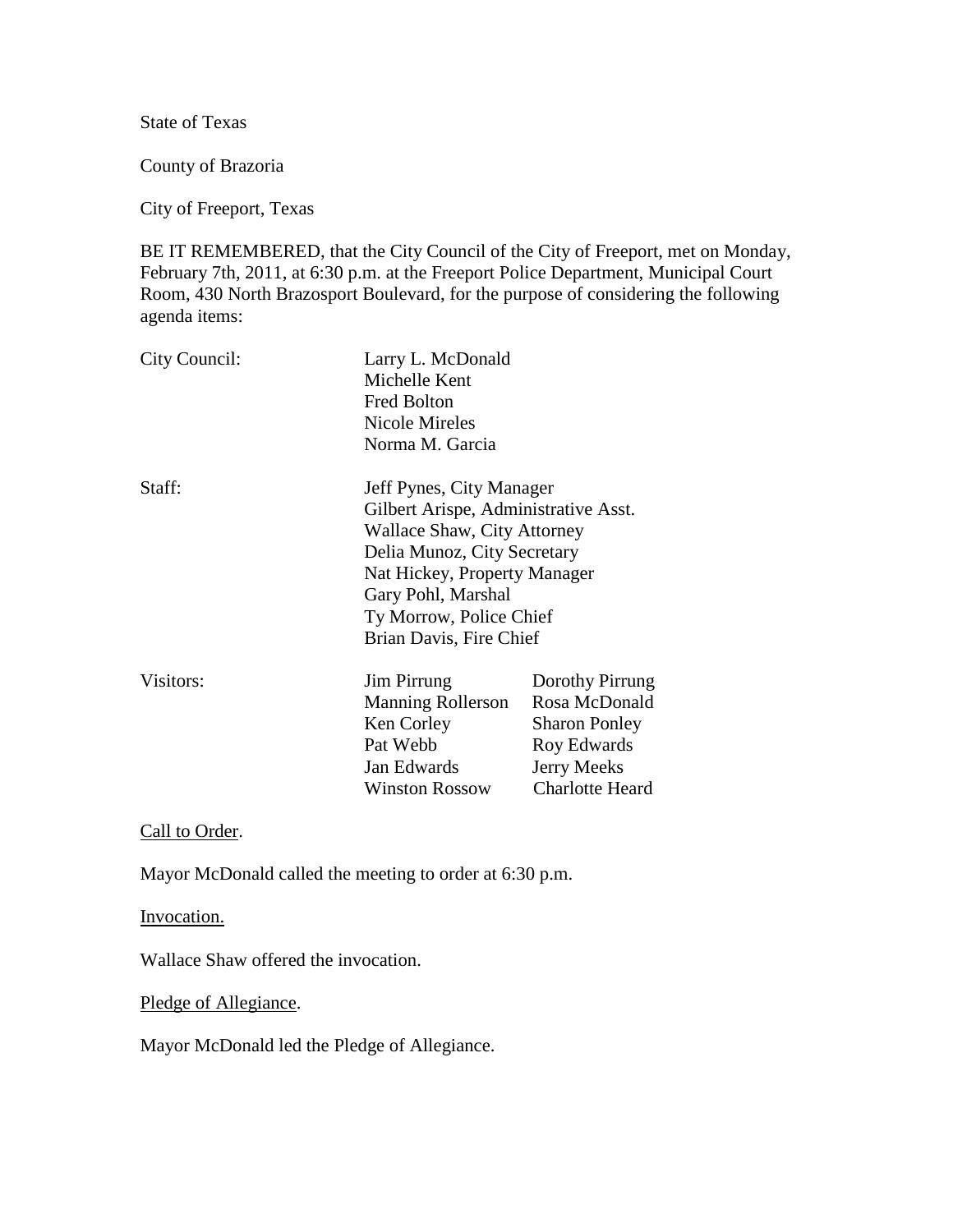## Consideration of approving the January 18th, 2011 Council Minutes.

On a motion by Councilwoman Kent, seconded by Councilwoman Mireles, with all present voting "aye", Council unanimously approved the January 18th, 2011 Council Minutes.

## Attending citizens and their business.

Manning Rollerson asked Council to investigate two officers that are harassing him and his family.

Consideration of rescheduling February 21st., 2011 council meeting to February 22nd, 2011 to observe President's Day holiday.

On a motion by Councilwoman Garcia, seconded by Councilwoman Kent, with all present voting "aye", Council unanimously approved to reschedule February 21st., 2011 council meeting to February 22nd, 2011 to observe President's Day.

Consideration of a request to install a 40 sq. ft. ( 5 x 8 ft), 42 inches above ground level, LED sign at R. O'Hara Lanier Middle School, 522 North Ave. B., Freeport, Texas.

On a motion by Councilwoman Kent, seconded by Councilwoman Garcia, with all present voting "aye", Council unanimously approved a request to install a 40 sq. ft. (5 x 8), 42 inches above ground level, LED sign at R. O'Hara Lanier Middle School, 522 North Ave. B., Freeport, Texas.

Consideration of approving Resolution No. 2011-2251 authorizing the Mayor and the City Secretary of said City to execute and attest a Joint Election Agreement and contract for Election Services with the County Clerk, Brazoria County, Angleton Texas for the May l4th, 2011, regular election.

On a motion by Councilwoman Garcia, seconded by Councilwoman Mireles, with all present voting "aye", Council unanimously approved Resolution No. 2011-2251 authorizing the Mayor and the City Secretary of said City to execute and attest a Joint Election Agreement and contract for Election Services with the County Clerk, Brazoria County, Angleton Texas for the May l4th, 2011, regular election.

Consideration of approving Resolution No. 2011-2252 appointing a qualified person to fill an unexpired term of Lance Olshovsky on the Freeport Historical Board and Main Street Advisory Board of said City.

On a motion by Councilwoman Kent to appoint Cliff Shimek to fill an unexpired term on the Freeport Historical Board and Main Street Advisory Board of said City, seconded by Councilman Bolton, with all present voting 2 to 3. Motion failed. Councilwoman Mireles, Councilwoman Garcia and Mayor McDonald opposed.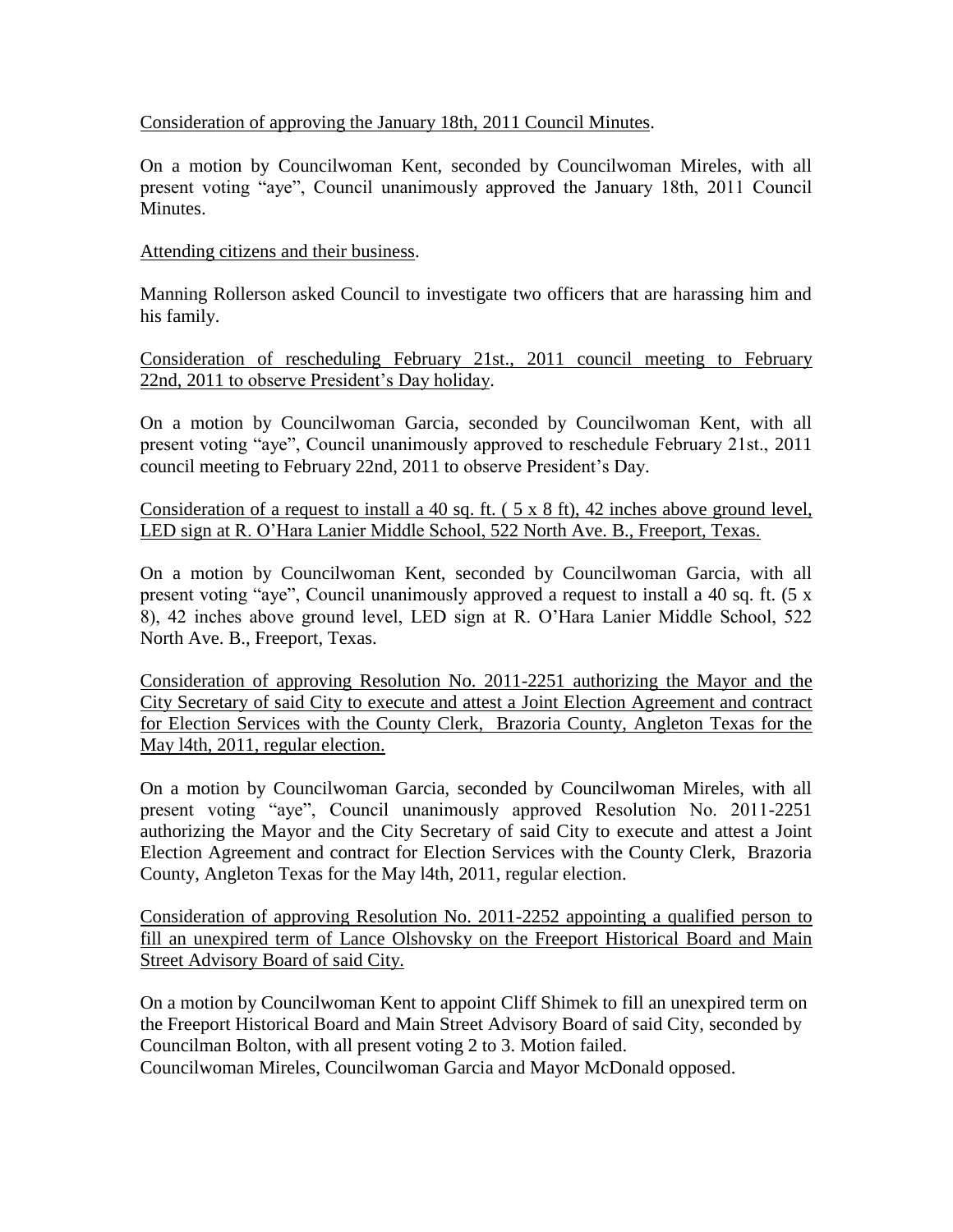On a motion by Councilwoman Mireles, seconded by Councilwoman Garcia, with all present voting "aye", Council unanimously approved Resolution No. 2011-2252 appointing Sandra Loeza to fill an unexpired term on the Freeport Historical Board and Main Street Advisory Board of said City.

Consideration of approving Resolution No. 2011-2253 appointing a qualified person to fill an unexpired term of Dana Glenn on the Senior Citizens Commission of said City.

On a motion by Councilwoman Mireles, seconded by Councilwoman Kent, with all present voting "aye", Council unanimously approved Resolution No. 2011-2253 appointing Shirley Theriot to fill an unexpired term on the Senior Citizens Commission of said City.

Brazoria Mayor Ken Corley challenges the City Council to participate in a tug of war, known as the Battle on the Bernard River.

On a motion by Councilwoman Garcia, seconded by Councilwoman Kent, with all present voting "aye", Council unanimously approved to participate in a tug of war, known as the Battle on the Bernard River, with the City of Brazoria.

## Consideration of approving any action taken as a result of an Executive session.

Mayor McDonald opened the Formal Session at 7:41 p.m. to take action on Section 551.073, Government Code:

Deliberations concerning a negotiated contract for a prospective gift or donation to the City when deliberation is an open meeting might have a detrimental affect on the position of the City in negotiations with a third person.

On a motion by Councilwoman Mireles, seconded by Councilwoman Kent, with a present voting "aye", Council approved to accept Block 60, Lot 1, Freeport Townsite and allow the City Manager to seek proposals for development.

Mayor McDonald closed the Formal Agenda and opened the Executive Session at 6:47 p.m.

Executive Session

A. Section 551.073, Government Code

 Deliberations concerning a negotiated contract for a prospective gift or donation to the City when deliberation is an open meeting might have a detrimental affect on the position of the City in negotiations with a third person.

Action taken in formal session